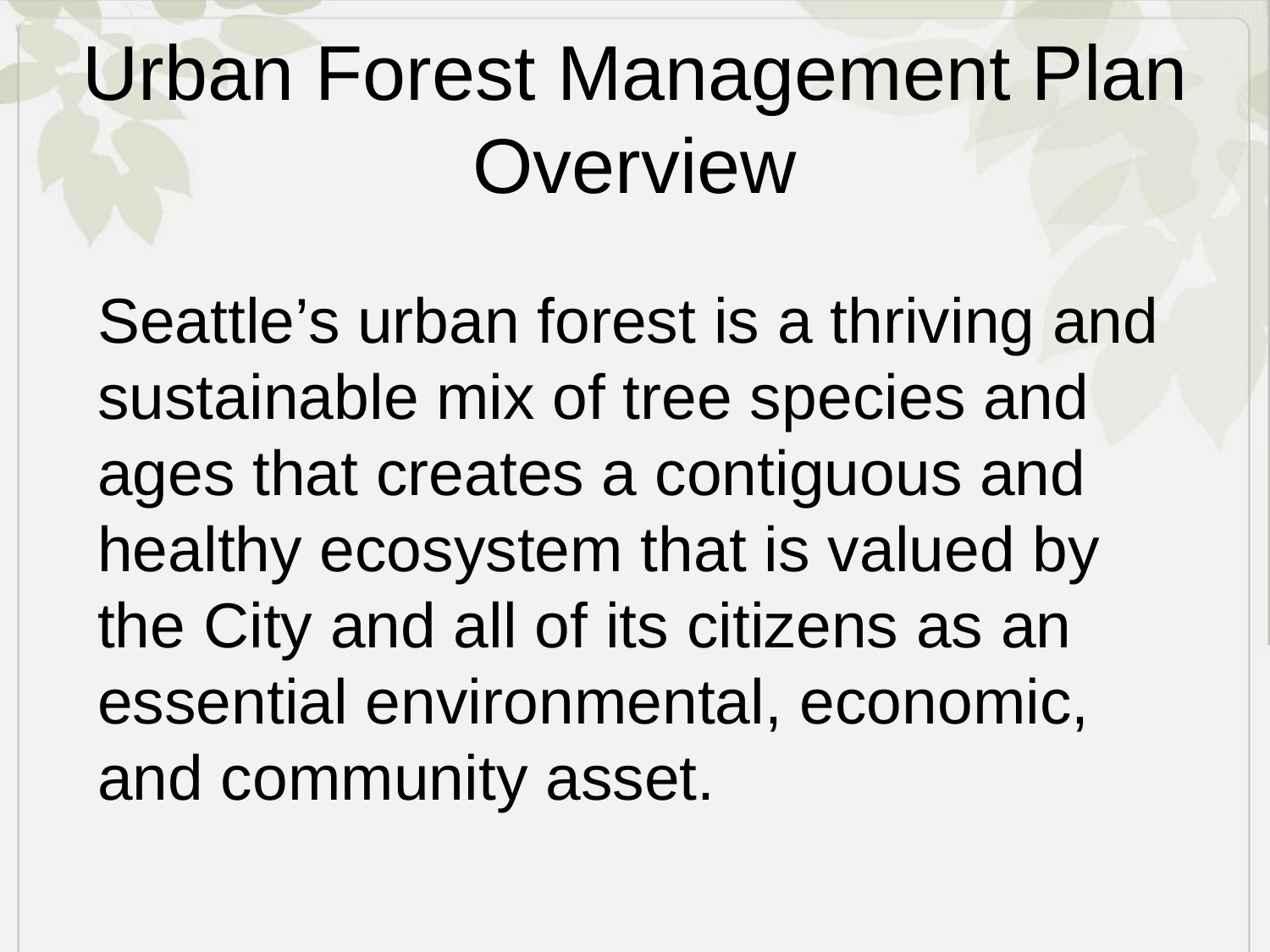

#### **Urban Forest Management Plan (April 2007)**

- City's first strategic plan for managing the urban forest
- Establishes goal of 30% canopy cover in 30 years
- Considers issues/opportunities based on different land uses and establishes specific goals
- Lays out the short-, mid- and long-term actions needed to meet the goals

#### **Inspire/Inform Preserve Plant Maintain Restore Regulatory Update City Property Green Seattle Partnership City Tree Maintenance** Seattle reLeaf - Community Restoring 2500 acres of outreach campaign  $\checkmark$  Parks City 2 for 1 Tree  $\checkmark$  During development forested lands by 2025 SDOT Replacement Policy-✓  $\checkmark$  Outside of development ✓ **Seattle Center**



- Website
- Brochures, poster, bus ads, ✓ radio promos,
- Earned media ✓
- ✓ **Community events**
- **Strategic Partnerships** ✓











**Community Partners** 





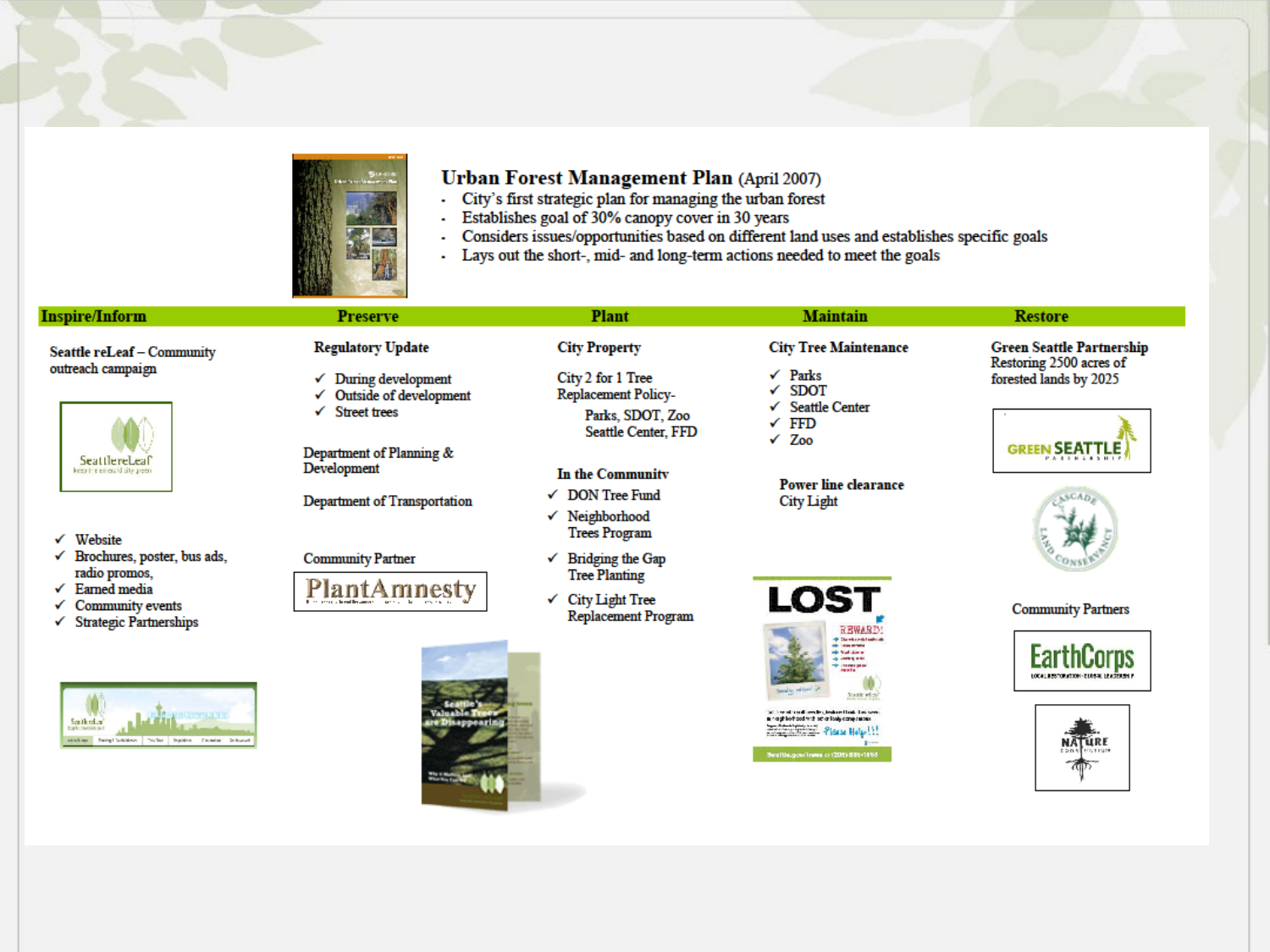## City-Owned Trees

- Plant thousands of trees each year
	- Enhancement
	- Construction projects
	- Tree replacement
	- Restoration activities
- Maintain hundreds of thousands of trees
	- 90,000 trees in developed parklands
	- 38,000 of the 133,000 street trees
	- >500,000 trees in natural areas
	- Utility line safety & reliability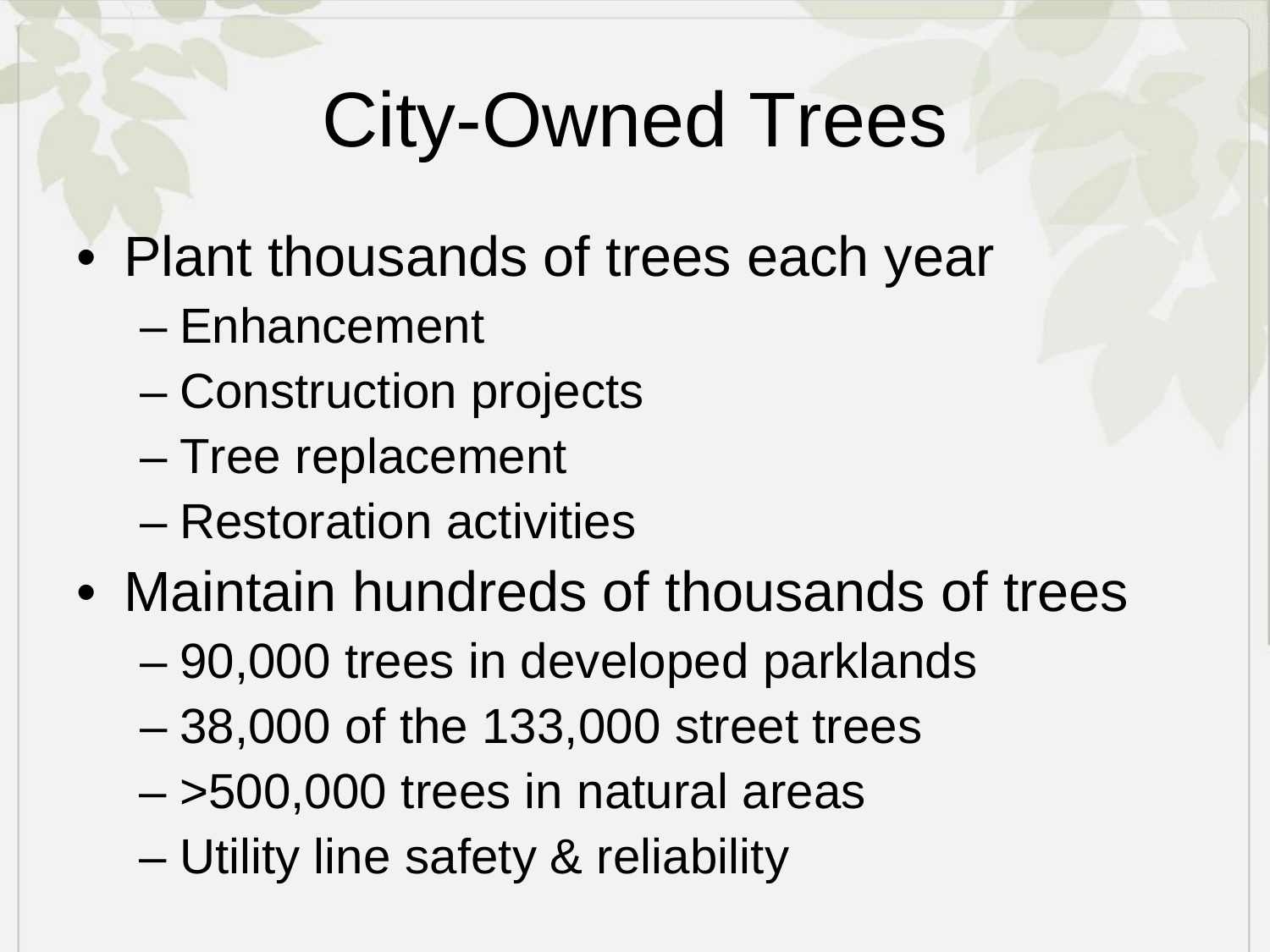## City's Role in Private Trees

- Education
	- Outreach, brochures, website, events etc.
- Incentives
	- Neighborhood tree planting programs
	- Business district enhancement programs
- Regulatory Protection
	- During development
	- Outside of development
	- Street trees
	- Environmentally critical areas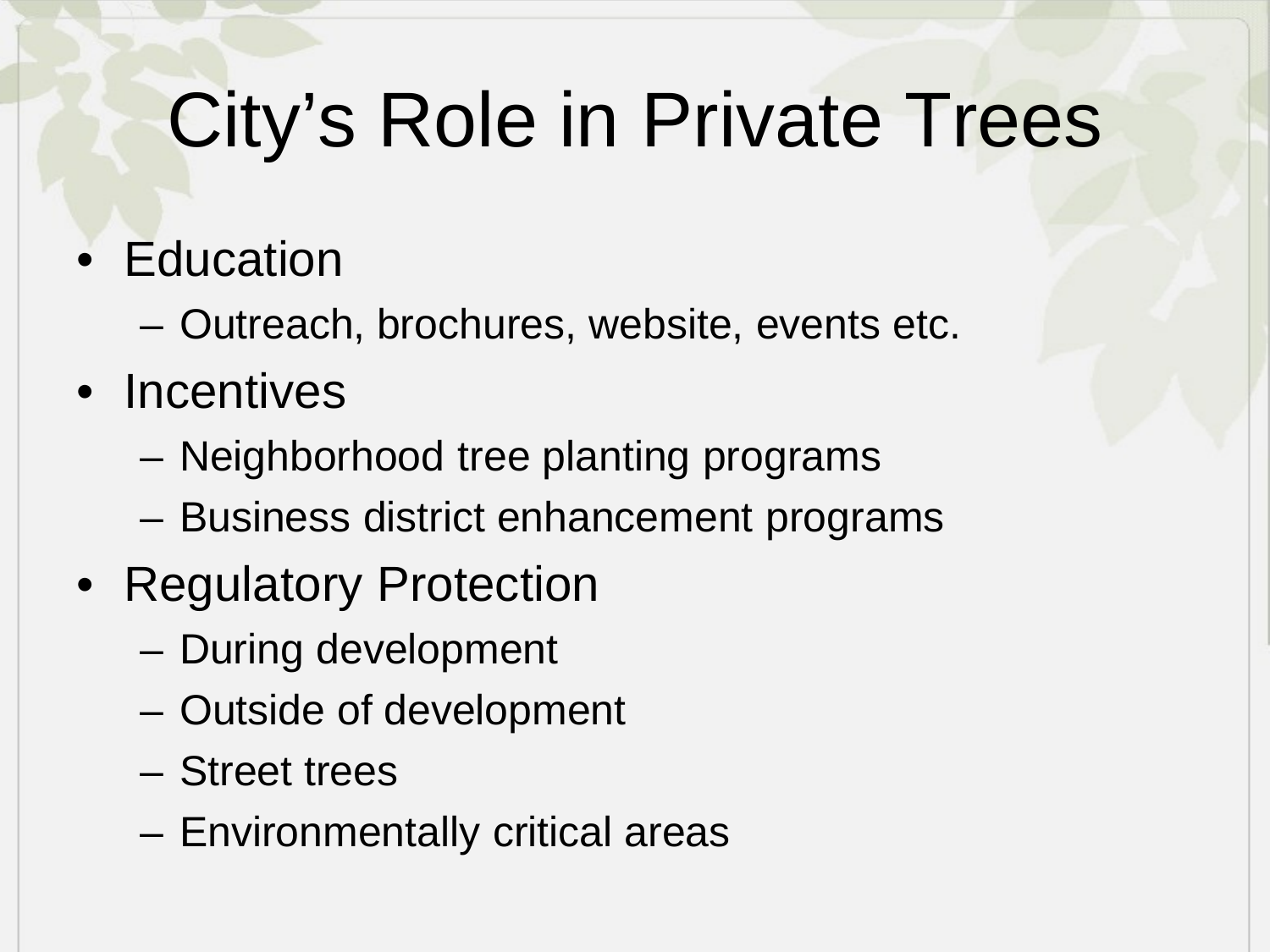#### Urban Forest Management Plan

- Adopted April 2007
- Developed by Urban Forest IDT
	- 9 departments (Parks, SDOT, DPD, OSE, SCL, SPU, Seattle Center, DON, FFD)
- Organization based on an established model for urban forest planning
	- Tree Resource
	- Management Framework
	- Community Framework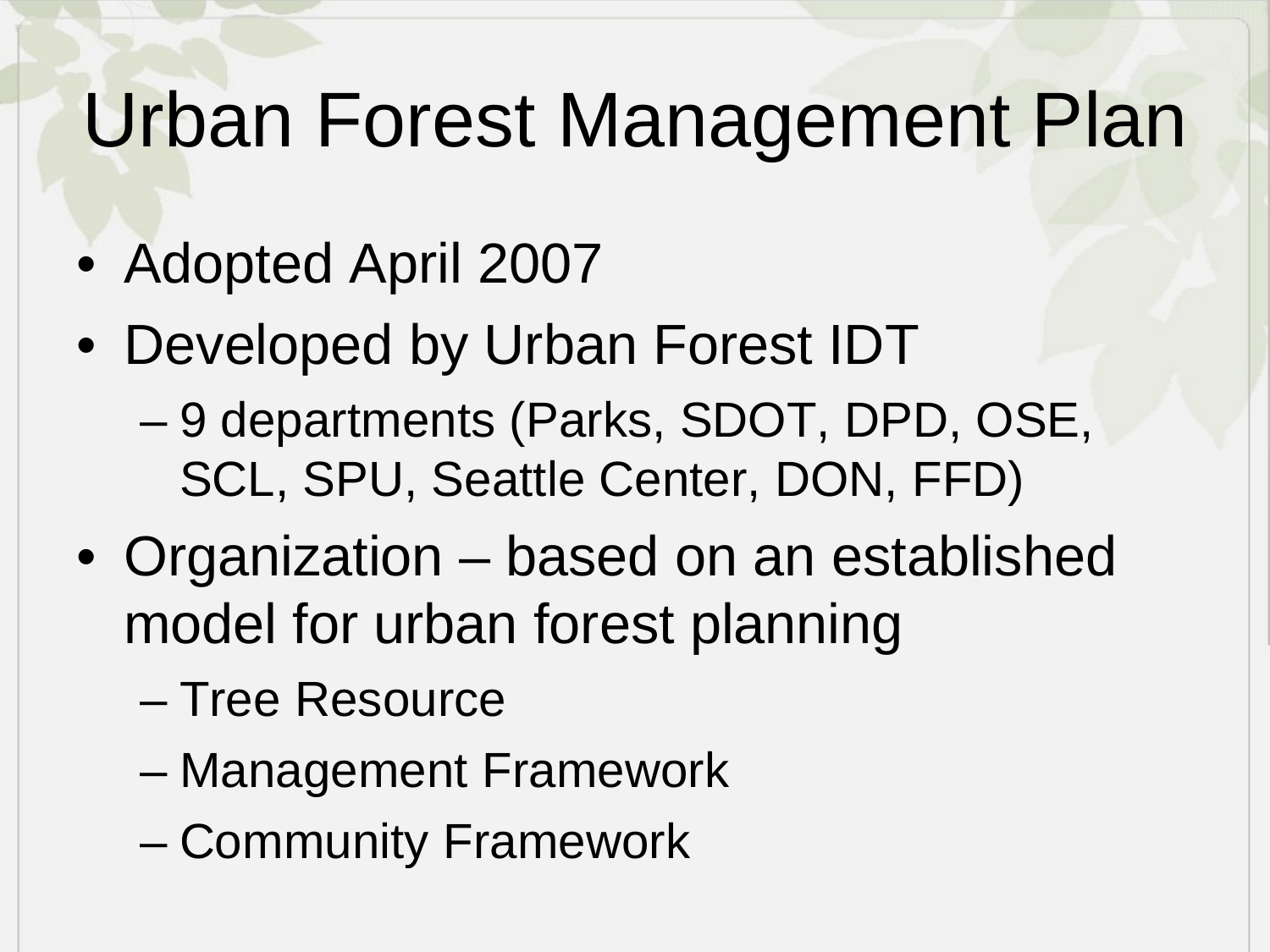| <b>Tree Resource</b>                                                                                                            | <b>Management Framework</b>                                                                                                                               | <b>Community Framework</b>                                                                            |  |  |  |  |  |
|---------------------------------------------------------------------------------------------------------------------------------|-----------------------------------------------------------------------------------------------------------------------------------------------------------|-------------------------------------------------------------------------------------------------------|--|--|--|--|--|
| Understand the characteristics and<br>complexity of Seattle's urban forest<br>Maintain trees to promote health<br>and longevity | Facilitate interdepartmental<br>communication and cooperation to<br>provide decision-makers the<br>information they need to support the<br><b>UFMP</b>    | Enhance public awareness of<br>the urban forest as a<br>community resource<br>Engage the community in |  |  |  |  |  |
| Maximize canopy cover and<br>optimize age and species diversity                                                                 | Develop and implement resource<br>management tools                                                                                                        | active stewardship of the urban<br>forest<br>Promote citizen-government-                              |  |  |  |  |  |
| Maximize the ecological and<br>environmental benefits of the urban<br>forest                                                    | Preserve and protect existing trees, and<br>encourage new tree planting<br>throughout the city by improving<br>management of trees on private<br>property | business partnerships                                                                                 |  |  |  |  |  |
|                                                                                                                                 | Model good stewardship in City<br>practices                                                                                                               |                                                                                                       |  |  |  |  |  |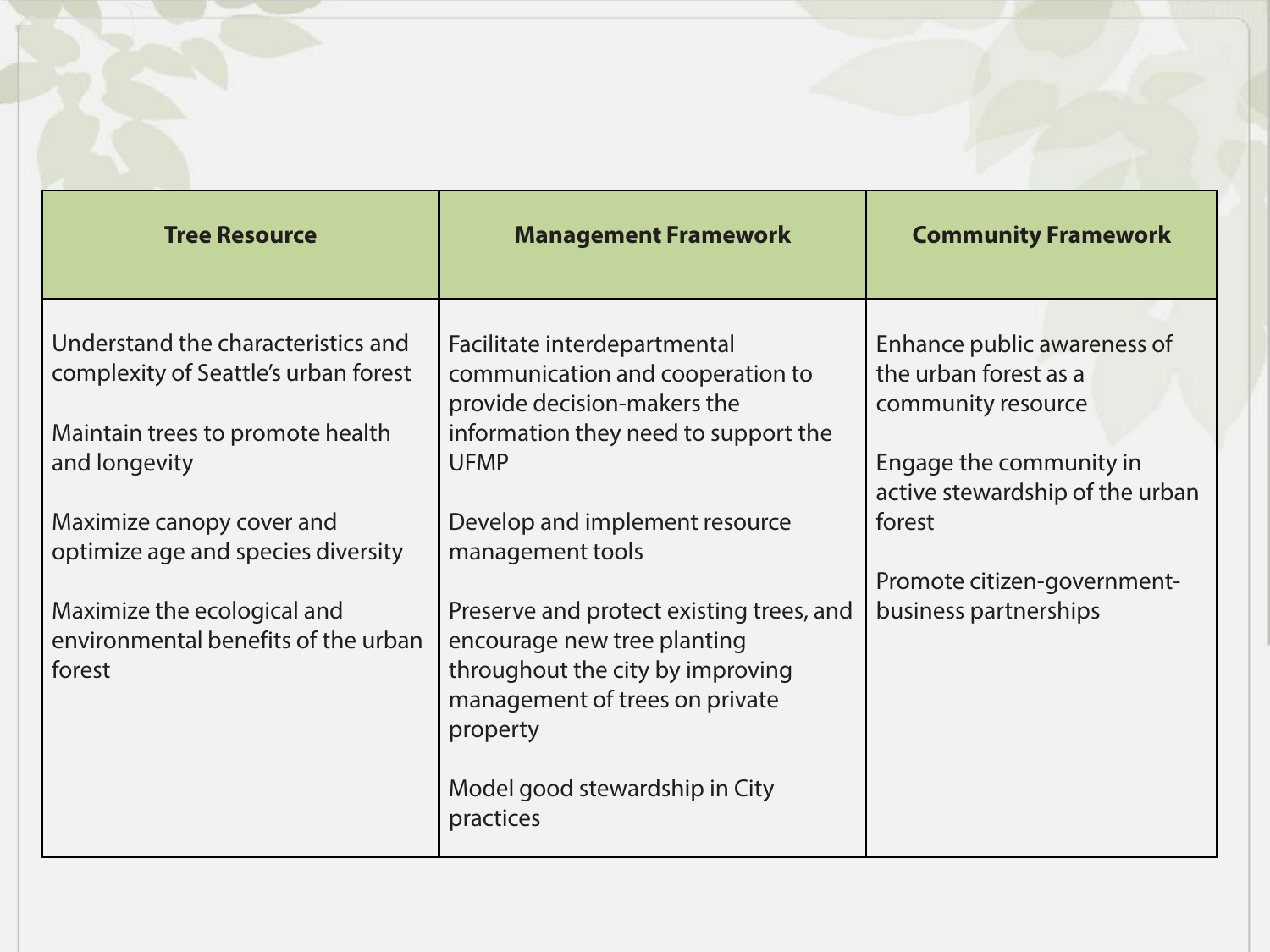## Canopy Cover Goals

- Establishes 30% canopy goal citywide
- Why we need goals
	- Provide a clear set of agreed targets
	- Help prioritize planning and budget
- Management Units
	- Unique land uses provide unique opportunities & challenges
	- Based on City's land use classifications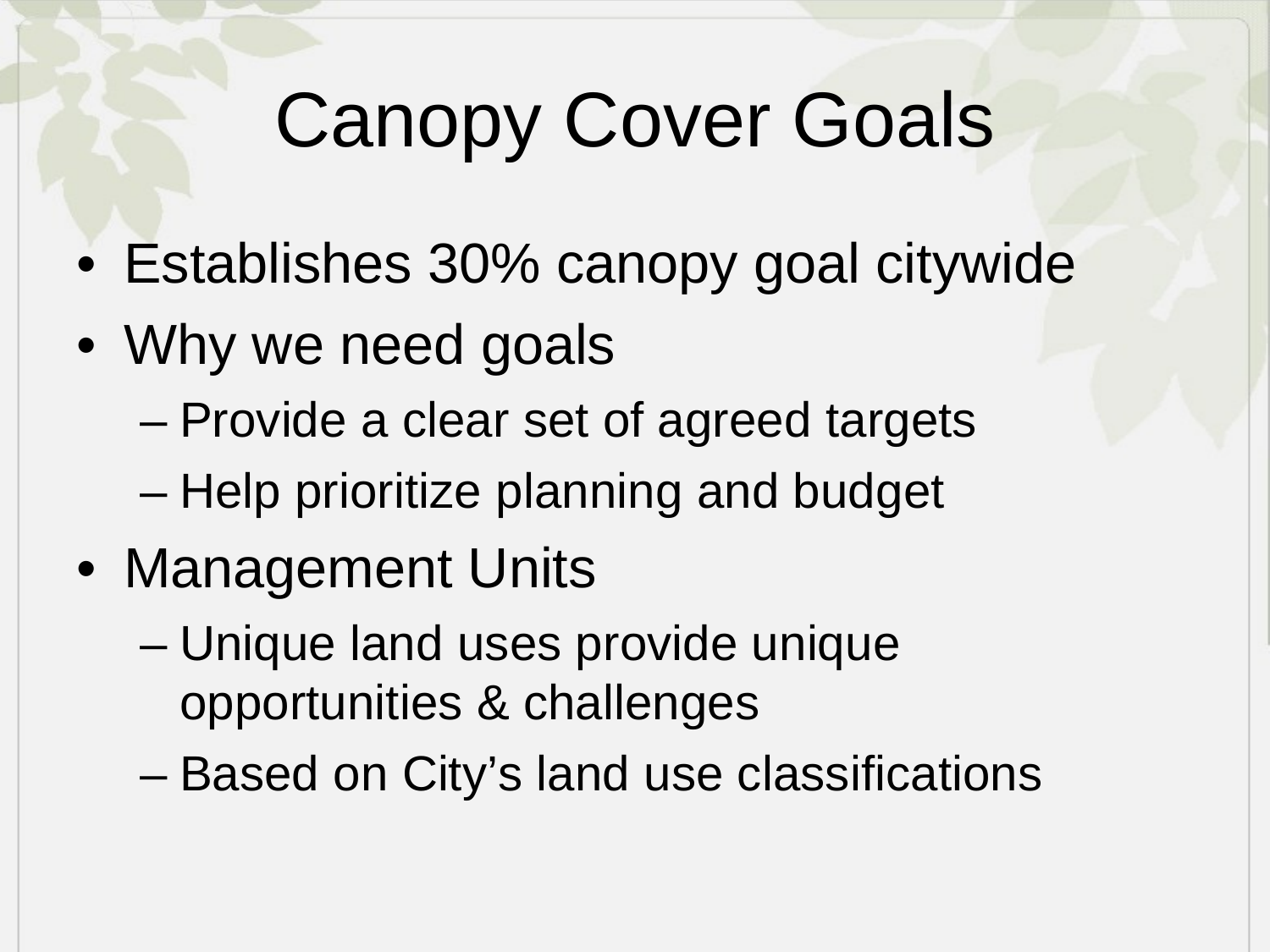#### **Goals**

- Prioritize City investments to create greatest tree canopy gain
- Evaluate current canopy cover and recent trends in canopy gain and loss
- Understand impacts of development
- Assess planting potential
- Create baseline to monitor progress toward 30% canopy cover goal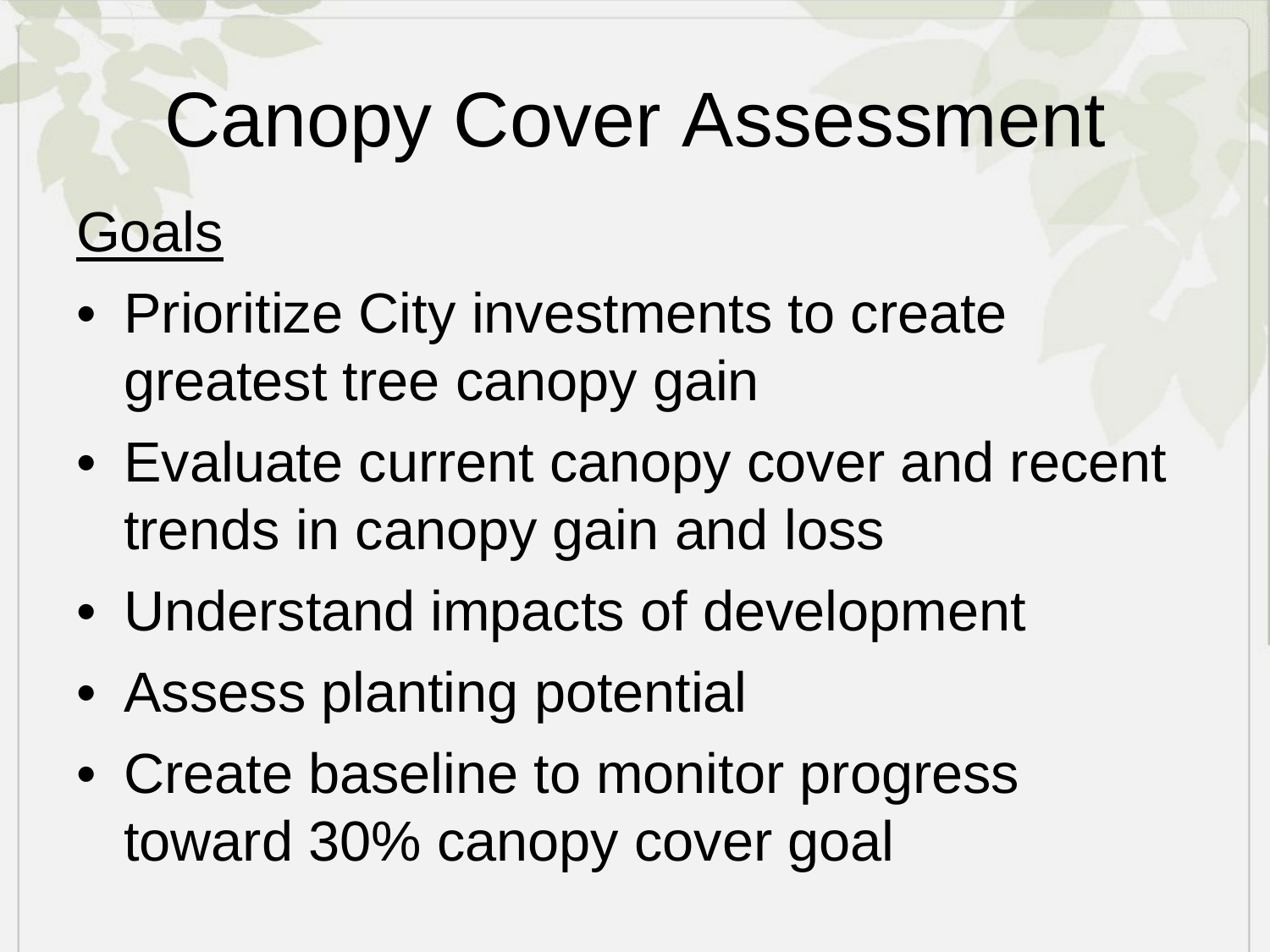#### **Methods**

- High resolution satellite data
- Advanced data extraction & analysis techniques
- Data from 2002/03 and 2007 (summer)

#### **Parameters**

- **Citywide**
- Land Use Categories: single-family, multi-family, manufacturing/industrial, downtown, developed parks, parks natural areas, commercial/mixed use, institutional
	- ROW and Private Property
	- Community Reporting Areas (CRAs)
	- Urban Villages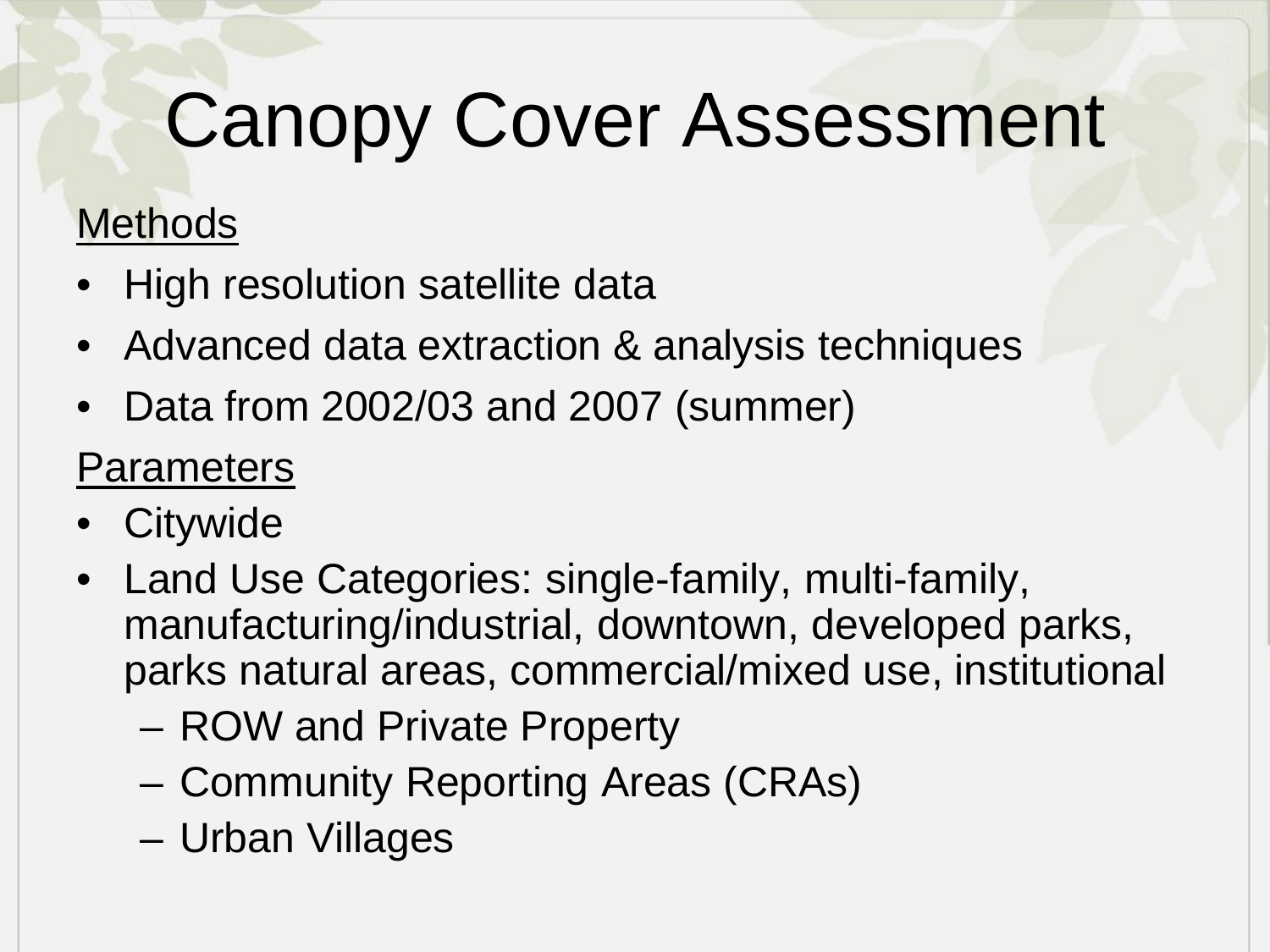#### Results:

- Citywide canopy cover in 2007 was about 23%
- Canopy cover citywide increased slightly with gains balancing losses
- ROW tree cover is increasing more quickly than non-ROW property
- Canopy loss occurs during redevelopment
- We need to more than double the acres of canopy increase each year to meet the UFMP 30% goal by 2037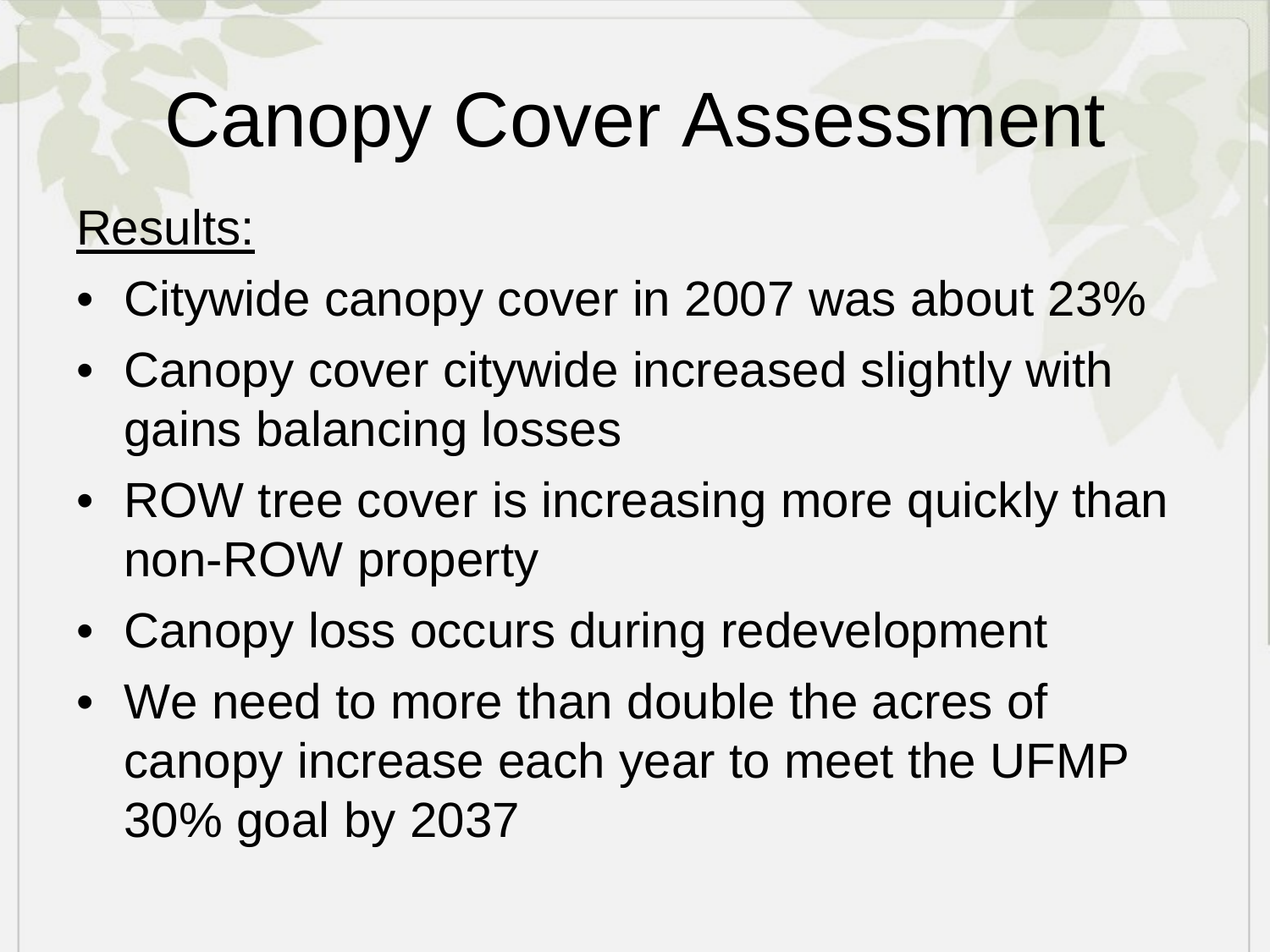| <b>Land Use Category</b>                     | 2002<br><b>Canopy</b><br>Cover | 2007<br>Canopy<br><b>Cover</b> | Goal<br><b>Canopy</b><br><b>Cover</b> |
|----------------------------------------------|--------------------------------|--------------------------------|---------------------------------------|
| <b>Commercial/ Mixed Use</b>                 | 8.4%                           | 9.7%                           | 15%                                   |
| <b>Developed Park or</b><br><b>Boulevard</b> | 25.9%                          | 25.5%                          | 25%                                   |
| <b>Downtown</b>                              | $4.2\%$                        | 4.7%                           | 12%                                   |
| <b>Major Institution</b>                     | 18.4%                          | 19.4%                          | 20%                                   |
| Manufacturing/<br><b>Industrial</b>          | 3.8%                           | 4.3%                           | 10%                                   |
| <b>Multi-Family</b>                          | 16.6%                          | 17.1%                          | 20%                                   |
| <b>Parks Natural Area</b>                    | 82.5%                          | 80.4%                          | 80%                                   |
| <b>Single Family</b>                         | 25.2%                          | 25.7%                          | 33%                                   |
|                                              |                                |                                |                                       |
| <b>Total</b>                                 | 22.5%                          | 22.9%                          | 30%                                   |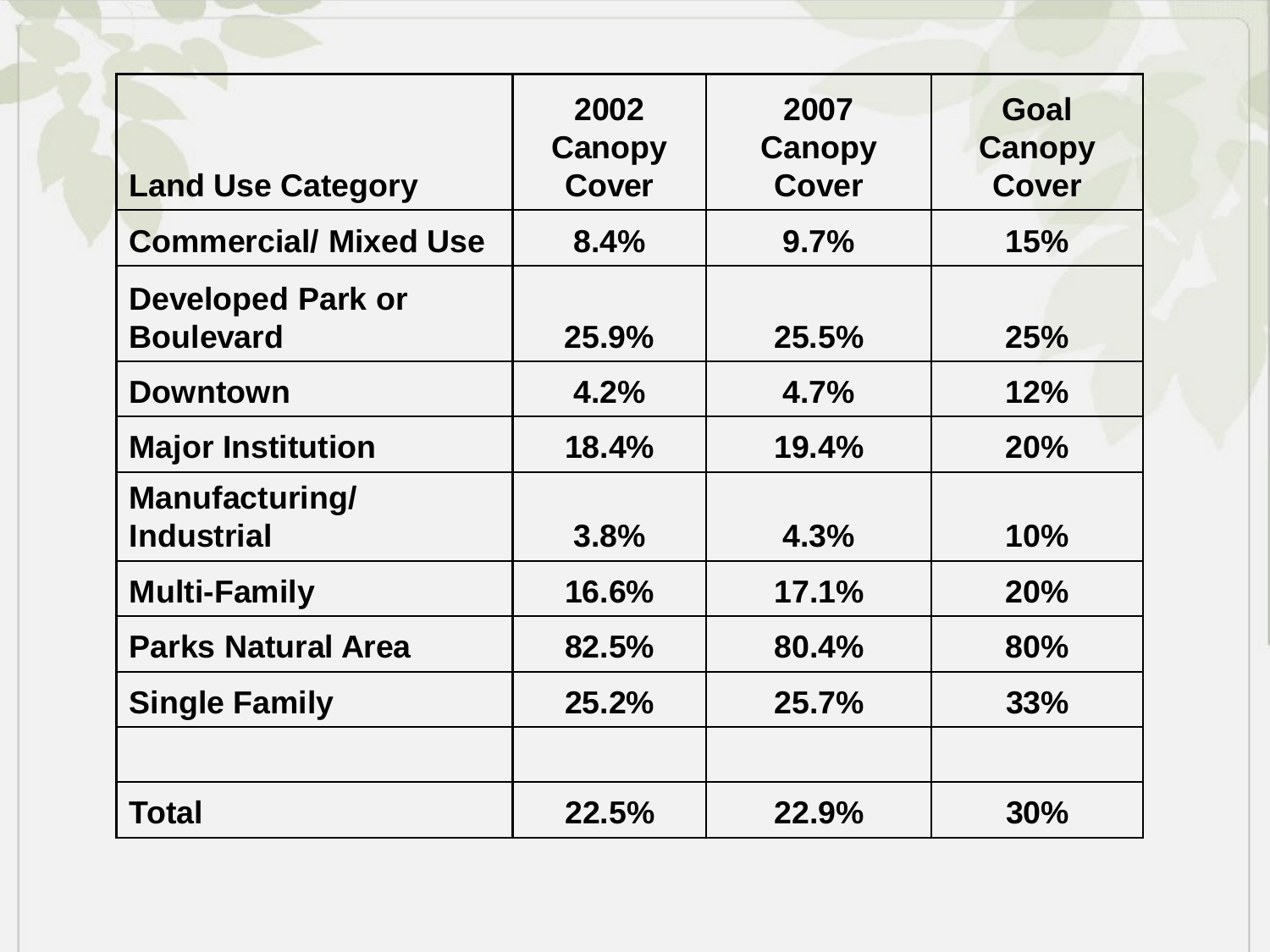**Community Reporting Areas (53 CRAs)** 

- Canopy in less developed areas tended to decrease
	- 6 CRAs had a 3% or greater decline; all south of downtown
	- Significant areas of remaining forest land in SF zones were redeveloped in these areas
- Canopy in fully developed areas tended to increase
	- 8 CRA's had a 3% or greater increase; all north of downtown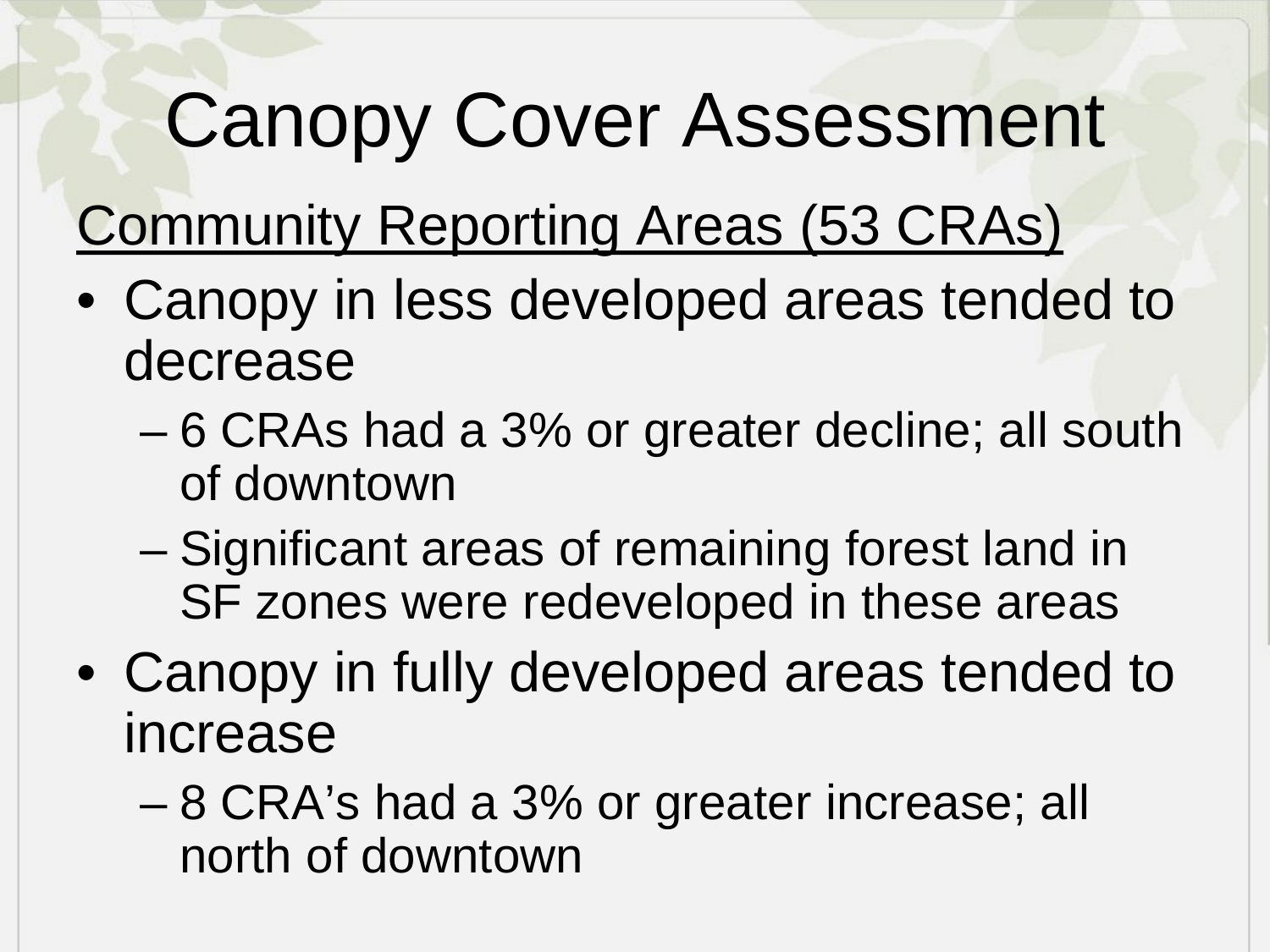#### Application of Data

- Targeting programs to low canopy areas
- Parcel and neighborhood canopy cover available to public online
- Projection of future canopy trends
- Tracking progress towards canopy cover goals